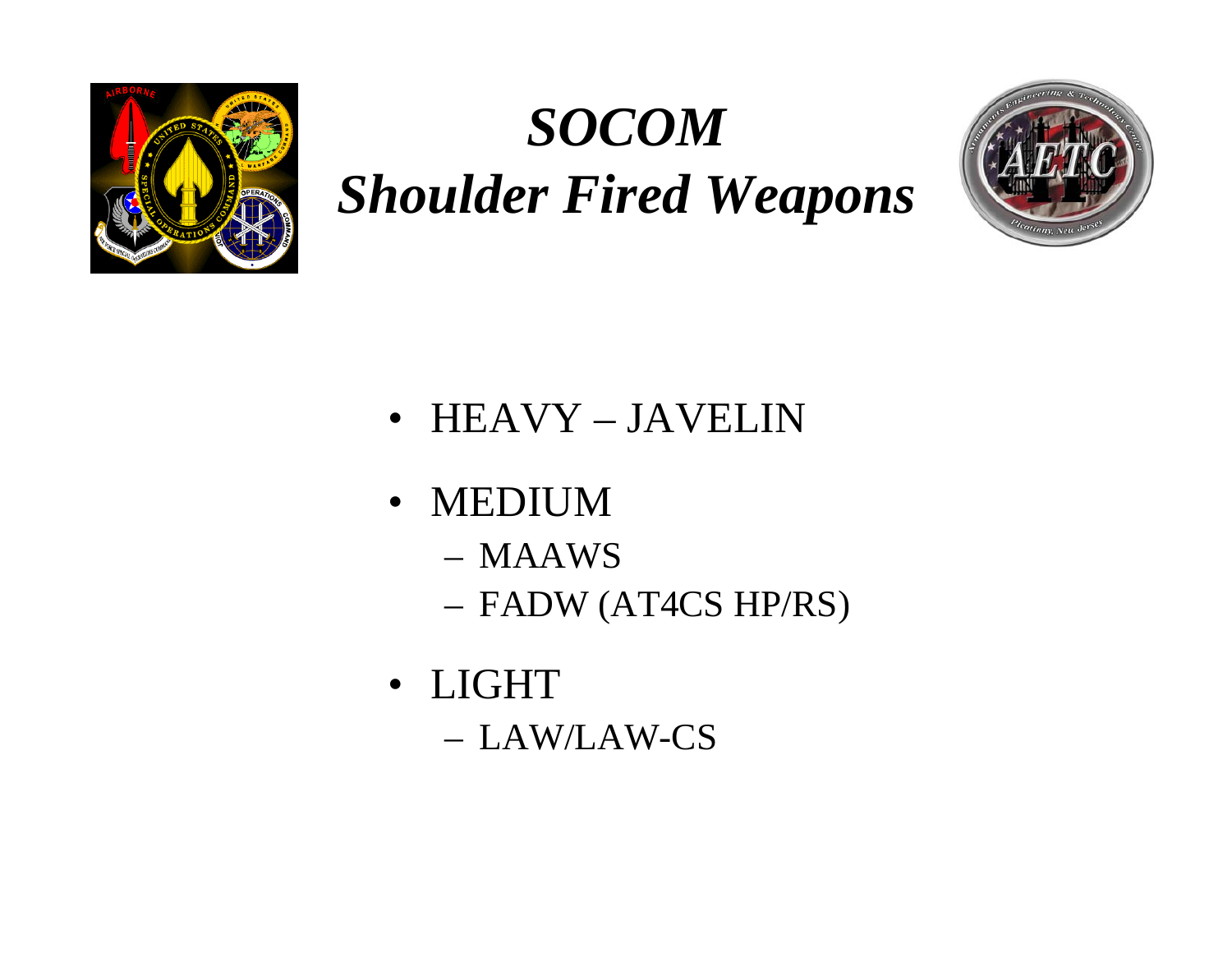

### *USSOCOM SHOULDER FIRED WEAPON SYSTEMS OVERVIEW*

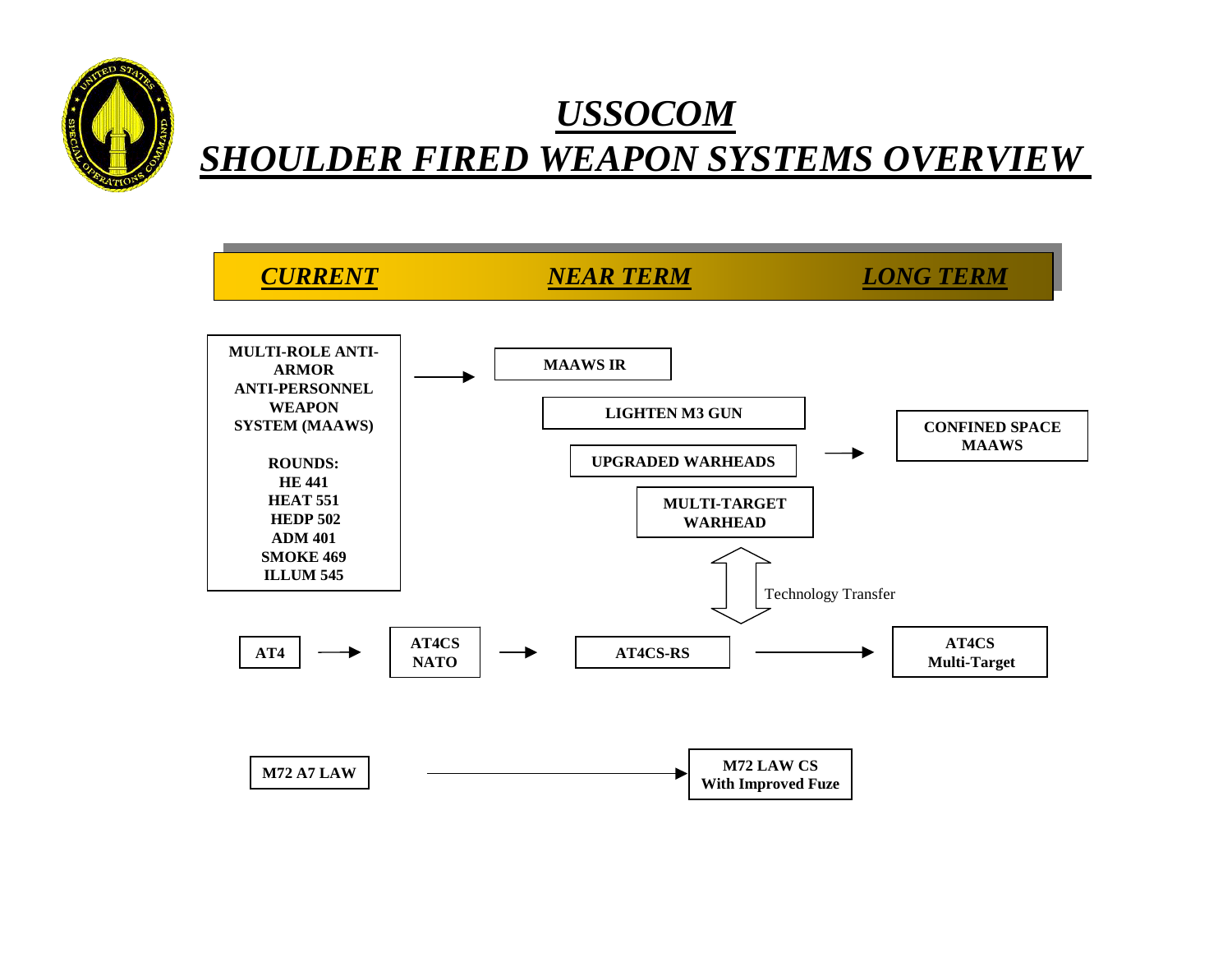

#### *CONTINUOUS SYSTEM UPGRADES*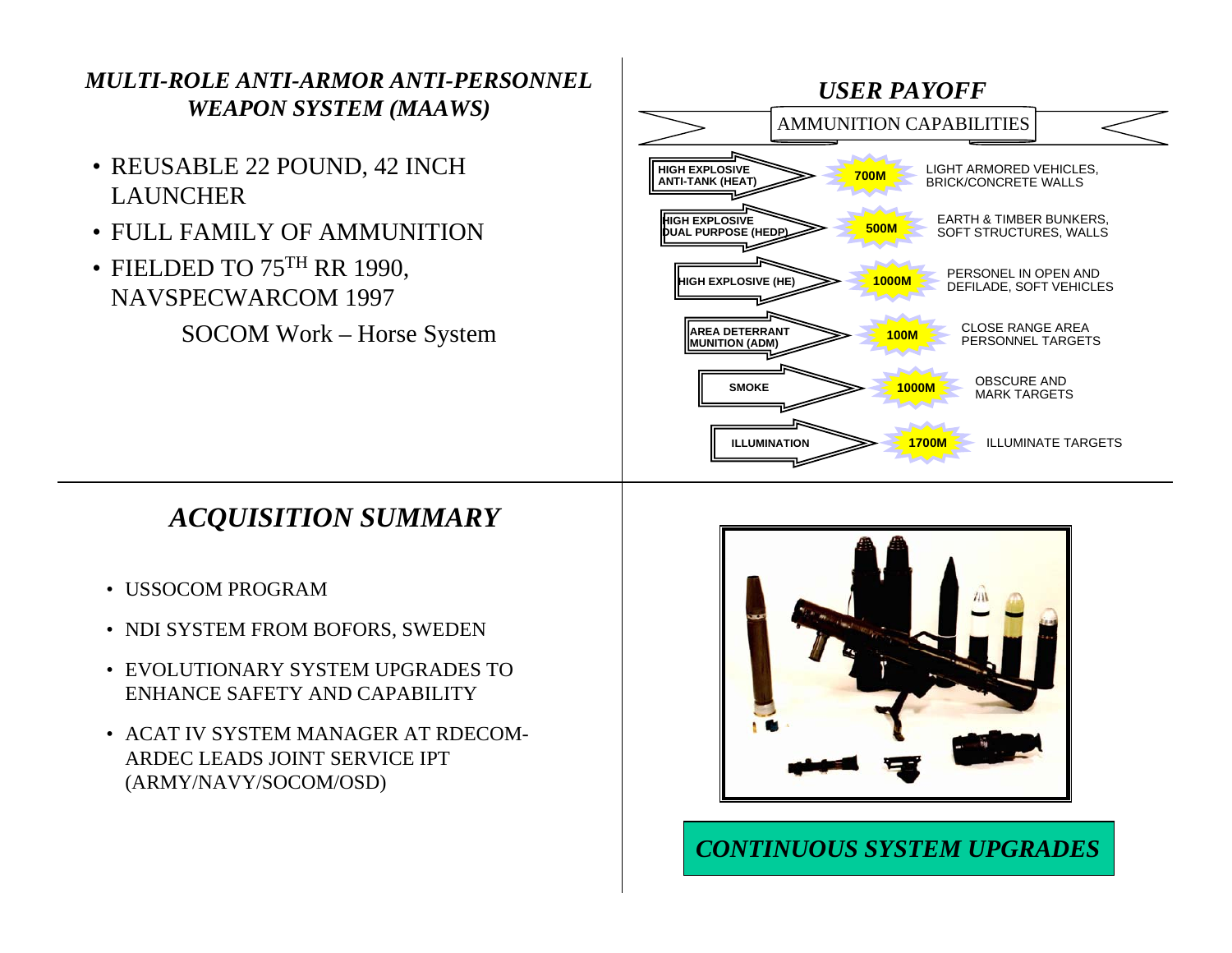## *MAAWS SYSTEM STATUS (EVOLUTIONARY ACQUISITION)*

|                                                     |                               | <b>WARHEAD</b>                                               |                | <b>EVALUATION</b>                  |
|-----------------------------------------------------|-------------------------------|--------------------------------------------------------------|----------------|------------------------------------|
| <b>ITEM (DODIC)</b>                                 | <b>FUZE</b>                   | <b>MATERIAL</b>                                              |                | <b>STATUS</b>                      |
| <b>M3 RECOILLESS RIFLE</b>                          |                               |                                                              |                | <b>COMPLETE</b>                    |
| <b>553B SUBCALIBER ADAPTER</b>                      |                               |                                                              |                | <b>COMPLETE</b>                    |
| 7.62mm TRAINING ROUND<br><b>BACKBLAST SIMULATOR</b> |                               |                                                              |                | <b>COMPLETE</b><br><b>COMPLETE</b> |
| PRIMER CAP WITH HOLDER                              |                               |                                                              |                | <b>COMPLETE</b>                    |
| <b>HEAT ROUND</b>                                   |                               |                                                              |                |                                    |
| HEAT 551                                            | <b>FFV-551</b>                | <b>OCTOL</b><br>$\bigcirc$                                   |                | N/A                                |
| HEAT 551 IM<br>HEAT 551C RS                         | <b>FFV-551</b>                | $\bigcirc$<br><b>PBXN-110</b>                                |                | <b>COMPLETE</b><br><b>COMPLETE</b> |
|                                                     | <b>FFV-751</b>                | <b>PBXN-110</b>                                              |                |                                    |
| <b>HE ROUND</b>                                     |                               |                                                              | ⊘              |                                    |
| <b>HE 441B</b><br><b>HE 441D RS</b>                 | <b>FFV-447</b><br>MILTEC F451 | <b>COMP-B</b><br>$\bigcirc$<br><b>PBXN-110</b><br>$\bigcirc$ |                | N/A<br><b>COMPLETE</b>             |
| <b>HEDP ROUND</b>                                   |                               |                                                              |                |                                    |
| <b>HEDP 502</b>                                     | <b>FFV-502</b>                | <b>OCTOL</b>                                                 | Ø              | N/A                                |
| <b>HEDP 502 RS</b>                                  | <b>FFV-502</b>                | <b>PBXN-110</b>                                              |                | <b>COMPLETE</b>                    |
| <b>SMOKE</b>                                        |                               |                                                              |                |                                    |
| SMOKE 469B                                          | <b>FFV-957</b>                | $\overline{\mathcal{C}}$<br><b>SMOKE</b>                     | $(\quad)$      | <b>COMPLETE</b>                    |
| SMOKE 469C                                          | MILTEC F550                   | <b>SMOKE</b>                                                 |                | <b>FUTURE EFFORT</b>               |
| <b>ILLUMINATION</b>                                 |                               |                                                              |                |                                    |
| ILLUM 545B                                          | ZTZ DM 42A1                   | <b>CANDLE</b><br>$\bigcirc$                                  | $(\quad)$      | <b>COMPLETE</b>                    |
| ILLUM 545C                                          | MILTEC F555                   | <b>CANDLE</b>                                                |                | FY04 FCT                           |
| <b>TRAINING AMMUNITION</b>                          |                               |                                                              |                | <b>COMPLETE</b>                    |
| TP 552                                              |                               |                                                              |                |                                    |
| <b>TPT 141</b><br><b>20mm TRAINING SYSTEM</b>       |                               |                                                              |                | <b>COMPLETE</b>                    |
|                                                     |                               |                                                              |                | <b>COMPLETE</b>                    |
|                                                     |                               | $=$ LIMITED ACCEPTANCE                                       | $=$ ACCEPTABLE | <b>USER INTEREST</b>               |
|                                                     | $=$ NON IM FILL<br>Ø9         |                                                              |                |                                    |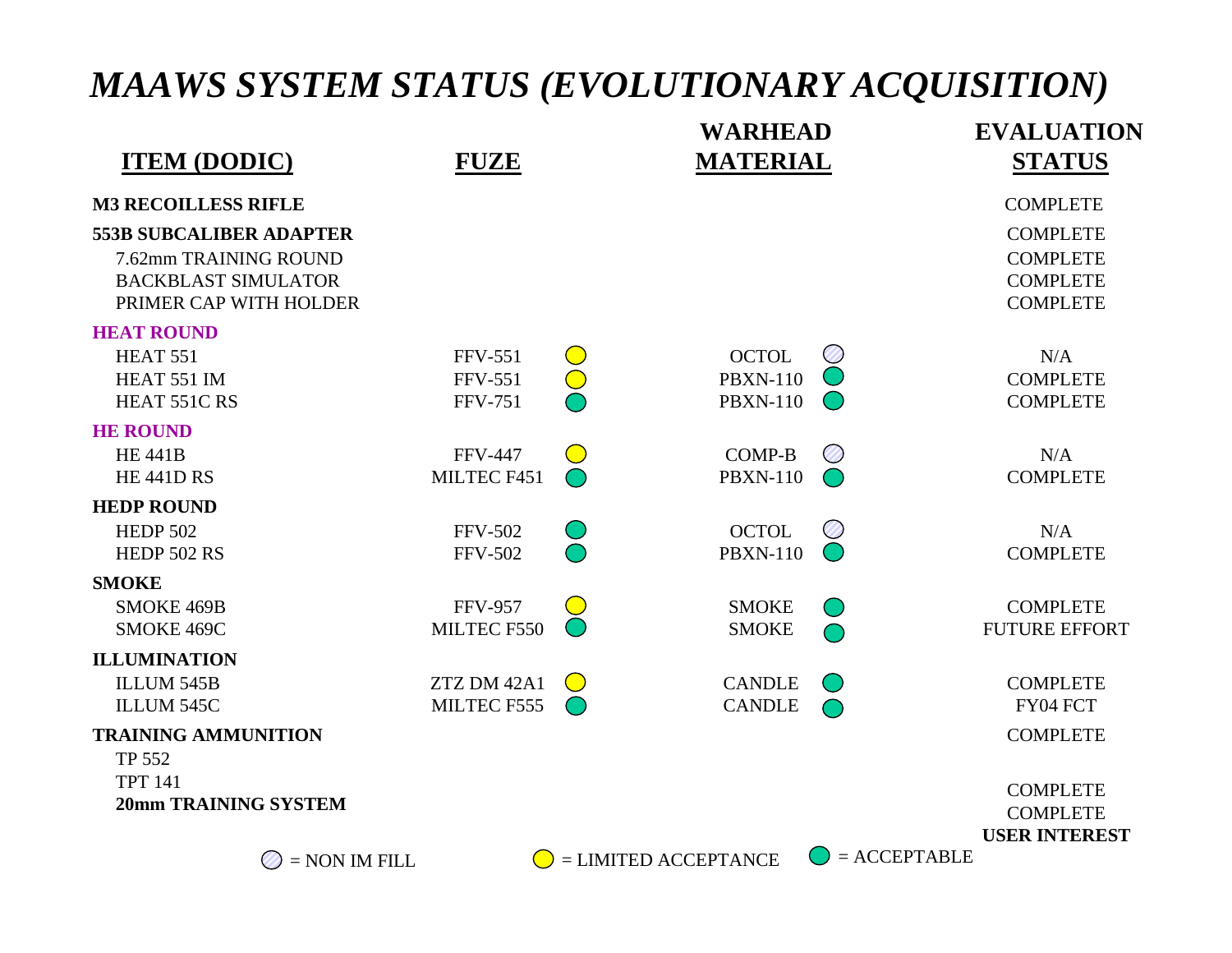### *AT4CS*

⊤

|                                                              | <b>AT4-CS RS PERFORMANCE OVERVIEW</b><br><b>ARMOR</b><br><b>FIRE FROM ENCLOSURE</b><br>NIGHT SIGHT RAIL<br><b>IM FILL</b><br><b>DUAL SAFE FUZE</b><br><b>AIR DROP CERTIFIED</b> |  |  |
|--------------------------------------------------------------|---------------------------------------------------------------------------------------------------------------------------------------------------------------------------------|--|--|
| <b>CHARACTERISTICS</b>                                       | <b>PROGRAM HIGHLIGHTS</b>                                                                                                                                                       |  |  |
| <b>DISPOSABLE SYSTEM</b><br>$\blacktriangledown$             | FIELDING & PRODUCTION STATUS<br>R                                                                                                                                               |  |  |
| LENGTH $1040$ mm $(40.9 \text{ in})$<br>$\blacktriangledown$ | » AT4-CS HP                                                                                                                                                                     |  |  |
| <b>WARHEAD DIAMETER 84mm</b><br>$\blacktriangledown$         | » AT4-CS RS CURRENTLY IN<br>PRODUCTION FOR SOCOM & U.S.                                                                                                                         |  |  |
| <b>WEIGHT</b><br>R                                           | <b>ARMY</b>                                                                                                                                                                     |  |  |
| » UNIT WEIGHT 17 lbs.                                        | »AT4-CS HP FIELDED TO SOCOM &<br><b>U.S. ARMY IN INTERM</b>                                                                                                                     |  |  |
| DEFEAT MECHANISM: SHAPED CHARGE WARHEAD<br>К.                | <b>KSAFETY CERTIFICATION STATUS - AT4-CS RS</b>                                                                                                                                 |  |  |
|                                                              | » ALL TEST COMPLETED SUCCESSFULLY                                                                                                                                               |  |  |
|                                                              | » APPROVE D BY SURGEON GENEAL                                                                                                                                                   |  |  |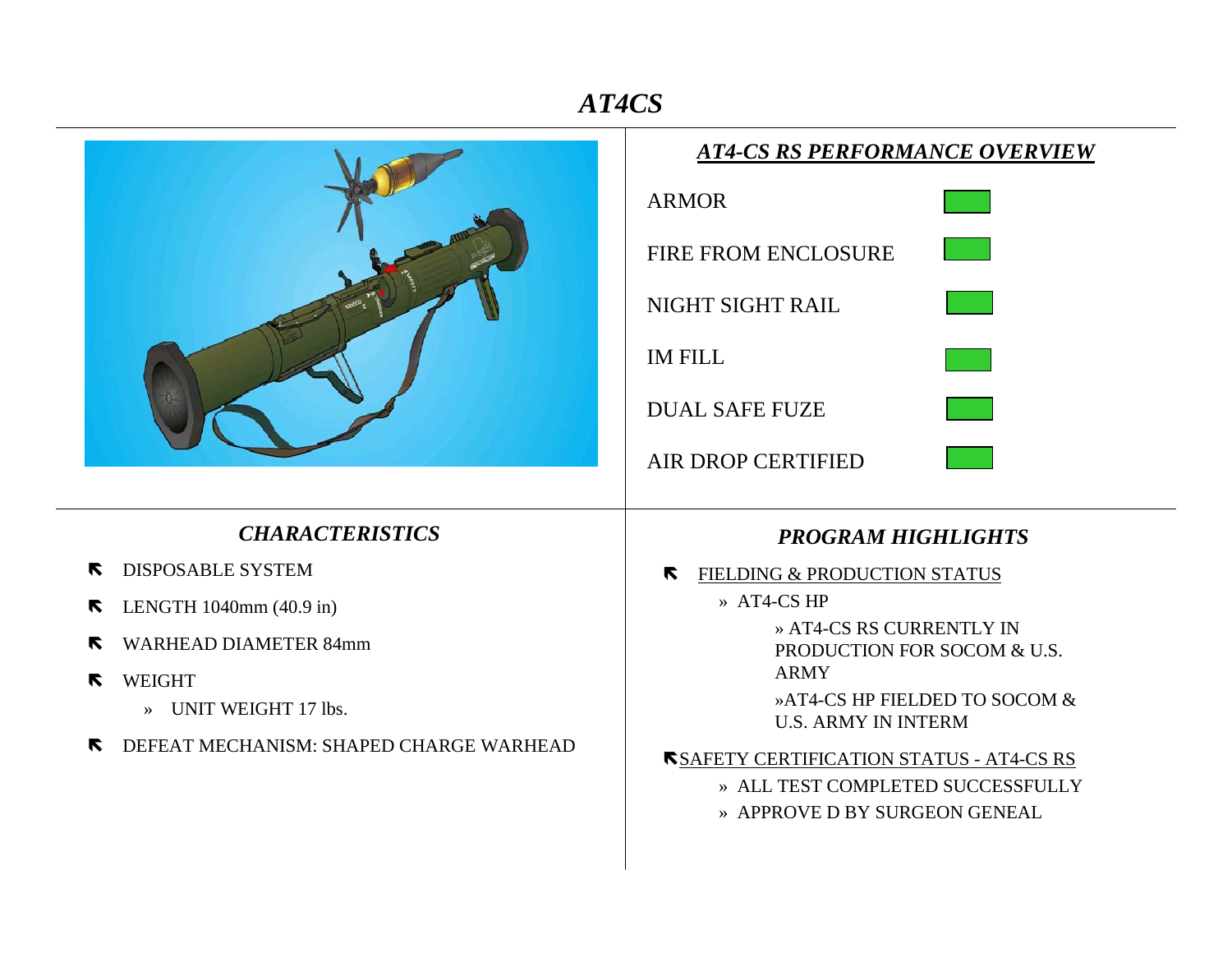#### *M72 LAW*

|                                                                                                                                                                                                                                                       | <b>M72 LAW PERFORMANCE OVERVIEW</b>                                                                                                                              |  |  |
|-------------------------------------------------------------------------------------------------------------------------------------------------------------------------------------------------------------------------------------------------------|------------------------------------------------------------------------------------------------------------------------------------------------------------------|--|--|
|                                                                                                                                                                                                                                                       | <b>ARMOR</b>                                                                                                                                                     |  |  |
|                                                                                                                                                                                                                                                       | <b>IM FILL</b><br>AIR DROP CERTIFIED<br><b>IM FILL</b><br><b>CARRY MORE THAN ONE</b>                                                                             |  |  |
| <b>CHARACTERISTICS</b>                                                                                                                                                                                                                                | <b>PROGRAM HIGHLIGHTS</b>                                                                                                                                        |  |  |
| <b>DISPOSABLE SYSTEM</b><br>$\blacktriangledown$<br>LENGTH 775 (Carry) 980 (Fire)<br>K<br><b>WARHEAD DIAMETER 66mm</b><br>R<br><b>WEIGHT</b><br>R<br>UNIT WEIGHT 8 lbs.<br>$\rightarrow$<br>DEFEAT MECHANISM: SHAPED CHARGE or EFP<br><b>WARHEADS</b> | <b>FIELDING</b><br>$\blacktriangledown$<br>» MULTIPLE VERSIONS FIELDED<br>WITHIN SOCOM<br>RODUCTION<br>»ANNUAL PRODUCTION<br>» WARCOM<br>» RECENT BUY FOR USASOC |  |  |
|                                                                                                                                                                                                                                                       |                                                                                                                                                                  |  |  |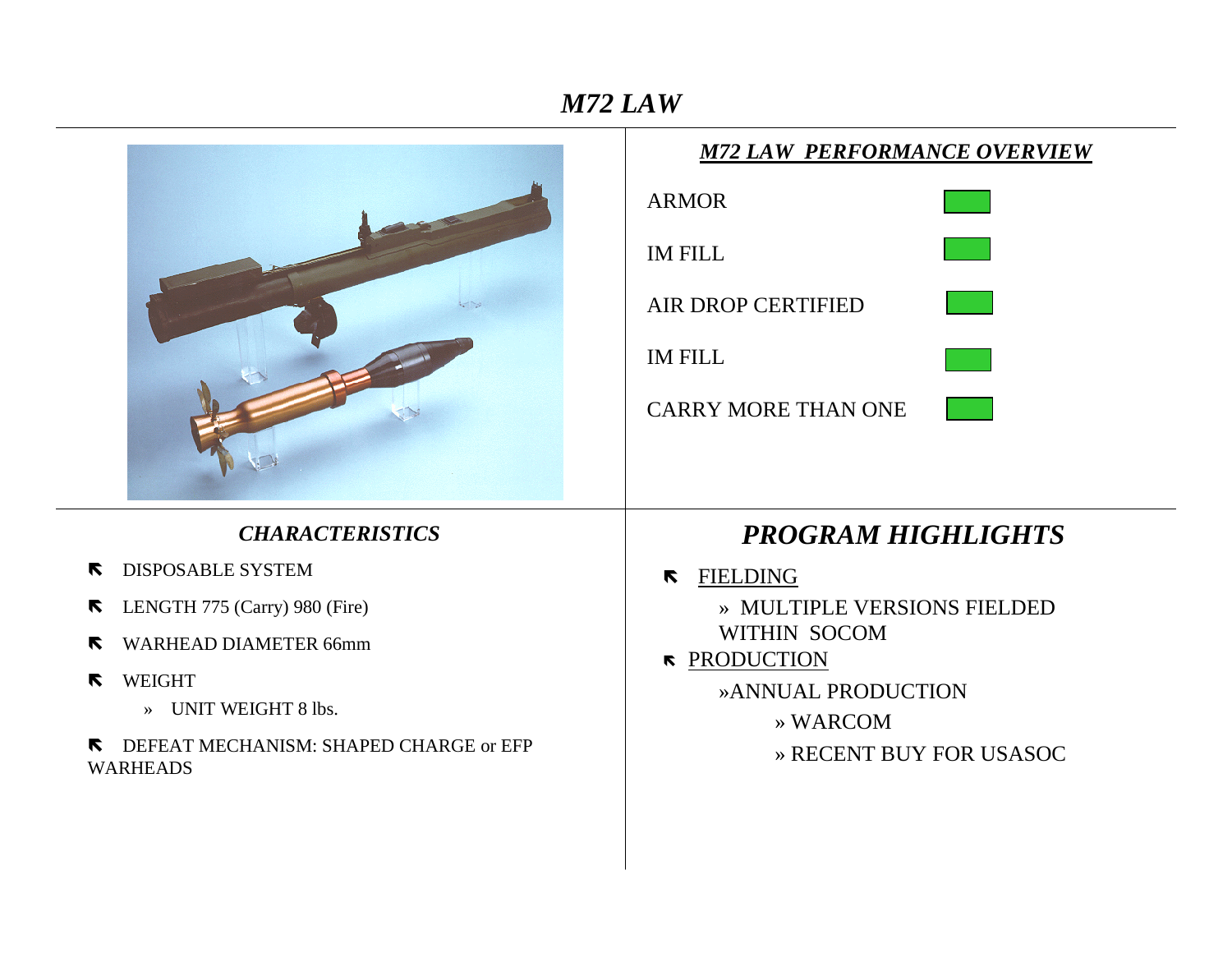## ACTIVE SOCOM DEVELOPMENTS Multi-Target Warhead Multi-Target Warhead & LAW-CS

#### MULTI-TARGET WARHEAD

- •Design in 84mm Caliber
- • Defeat Personnel Behind
	- •Triple Brick
	- • 8" Reinforced Concrete(Breech Hole Secondary)
- •Adaptable to Many Platforms



#### LAW-CS

- • Incorporate CS Propulsion Into M72 LAW System
- •Integrate Dual Safe Fuze
- •Adapt Other Enhancements



Interested Parties / Participants

- • U.S. Special Operations Command (Participant)
	- •WARCOM
	- •USASOC
- •U.S. Army (Interested Party)
- •International Community (Interested Party)